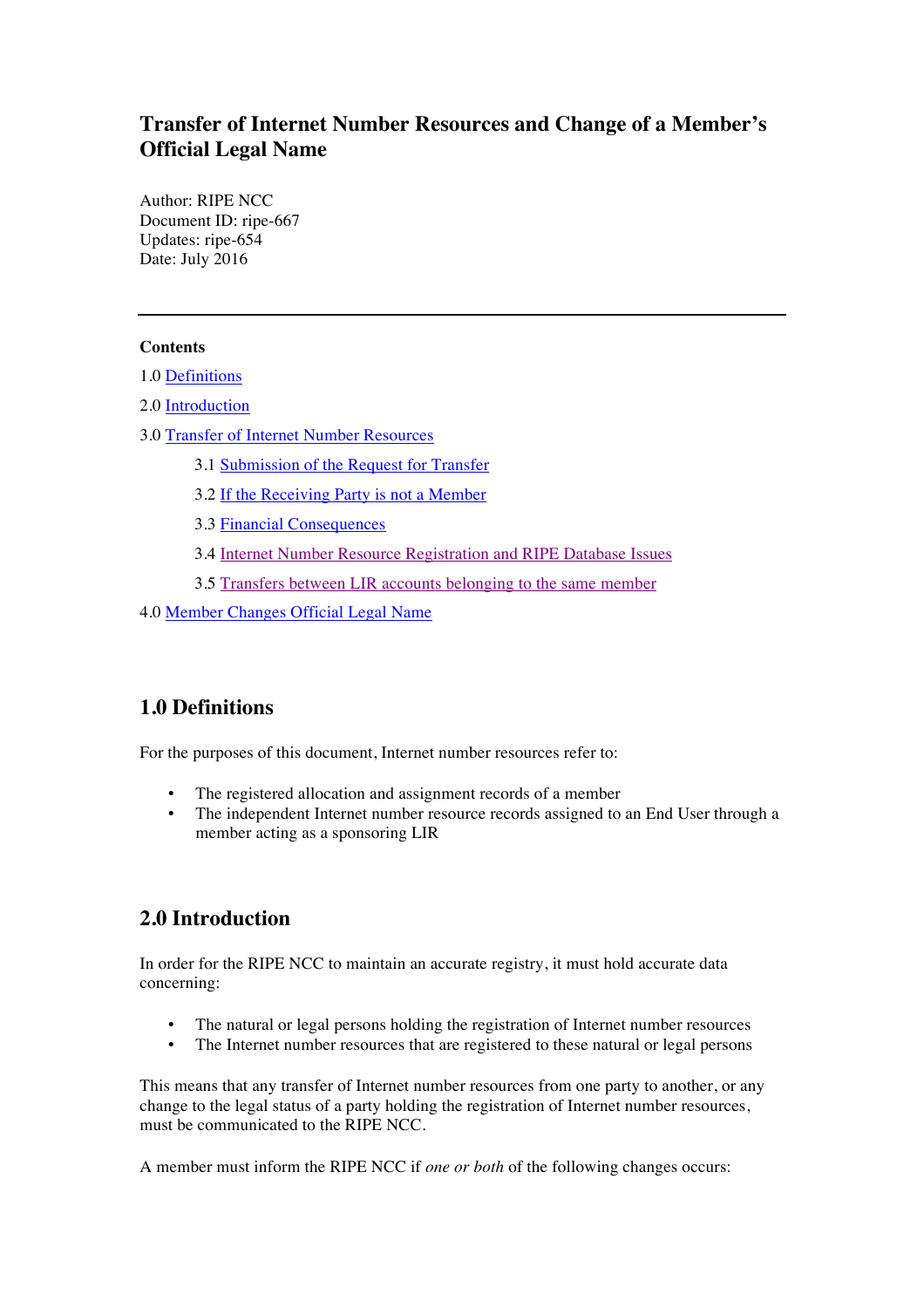- 1. Internet Number Resource are transferred. Such transfers may take place:
	- o Because of a change in the member's business structure (for example in the case of a merger or acquisition of the member's organisation, or if the member is undergoing bankruptcy, liquidation, suspension of payments or insolvency proceedings) that can be proved/supported by official documentation from national authorities.
	- o In the case of a transfer of Internet number resources from the member to another party according to RIPE Policies (Section 5.5 and 6.4 of ["IPv4](https://www.ripe.net/publications/docs/ipv4-policies) [Address Allocation and Assignment Policies for the RIPE NCC Service](https://www.ripe.net/publications/docs/ipv4-policies) [Region"](https://www.ripe.net/publications/docs/ipv4-policies), Section 8 of ["IPv6 Address Allocation and Assignment Policy"](https://www.ripe.net/publications/docs/ipv6-policy) and Section 4.0 of "[Autonomous System \(AS\) Number Assignment Policies](https://www.ripe.net/publications/docs/asn-assignment-policies)"). Such a transfer may also be facilitated through the [RIPE NCC Listing](https://www.ripe.net/manage-ips-and-asns/resource-transfers-and-mergers/transfers/ipv4/listing/listing-services-page) [Service](https://www.ripe.net/manage-ips-and-asns/resource-transfers-and-mergers/transfers/ipv4/listing/listing-services-page).
- 2. The member changes its official legal name. Such a change may occur, for example, because of a merger or acquisition of the member's organisation.

This document describes the procedures for such changes to be properly communicated and registered with the RIPE NCC.

#### **Note:**

If a change in a member's official legal name is accompanied by a transfer of Internet number resources, the member must first inform the RIPE NCC of the name change and then of the transfer.

If a change in a member's business structure is *not* accompanied by a transfer of Internet number resources or a change in the member's official legal name, then the RIPE NCC does not need to be informed of this change.

This document does not describe the procedure to be followed in the case of changes with regards to independent Internet number resources assigned to End Users or any changes to the End User's business structure. This procedure is described in the RIPE NCC Procedural Document, ["Independent Internet Number Resources –](https://www.ripe.net/publications/docs/lir-end-user-contractual-changes) Contractual Relationship Changes [Between Sponsoring LIR and End User](https://www.ripe.net/publications/docs/lir-end-user-contractual-changes)".

This document does not describe the procedure to be followed in case of a transfer of Internet number resources from the RIPE NCC service region to the service region of another RIR and vice versa. This procedure is described in the RIPE NCC procedural document, ["Inter-RIR](https://www.ripe.net/publications/docs/inter-rir-transfer-of-inr) [Transfer of Internet Number Resources](https://www.ripe.net/publications/docs/inter-rir-transfer-of-inr)".

## <span id="page-1-0"></span>**3.0 Transfer of Internet Number Resources**

If a member transfers their Internet number resources to a third party for any reason, this transfer must be declared to the RIPE NCC for approval.

### <span id="page-1-1"></span>**3.1 Submission of the Request for Transfer**

For the transfer to be processed, one of the involved parties must submit a request to the RIPE NCC: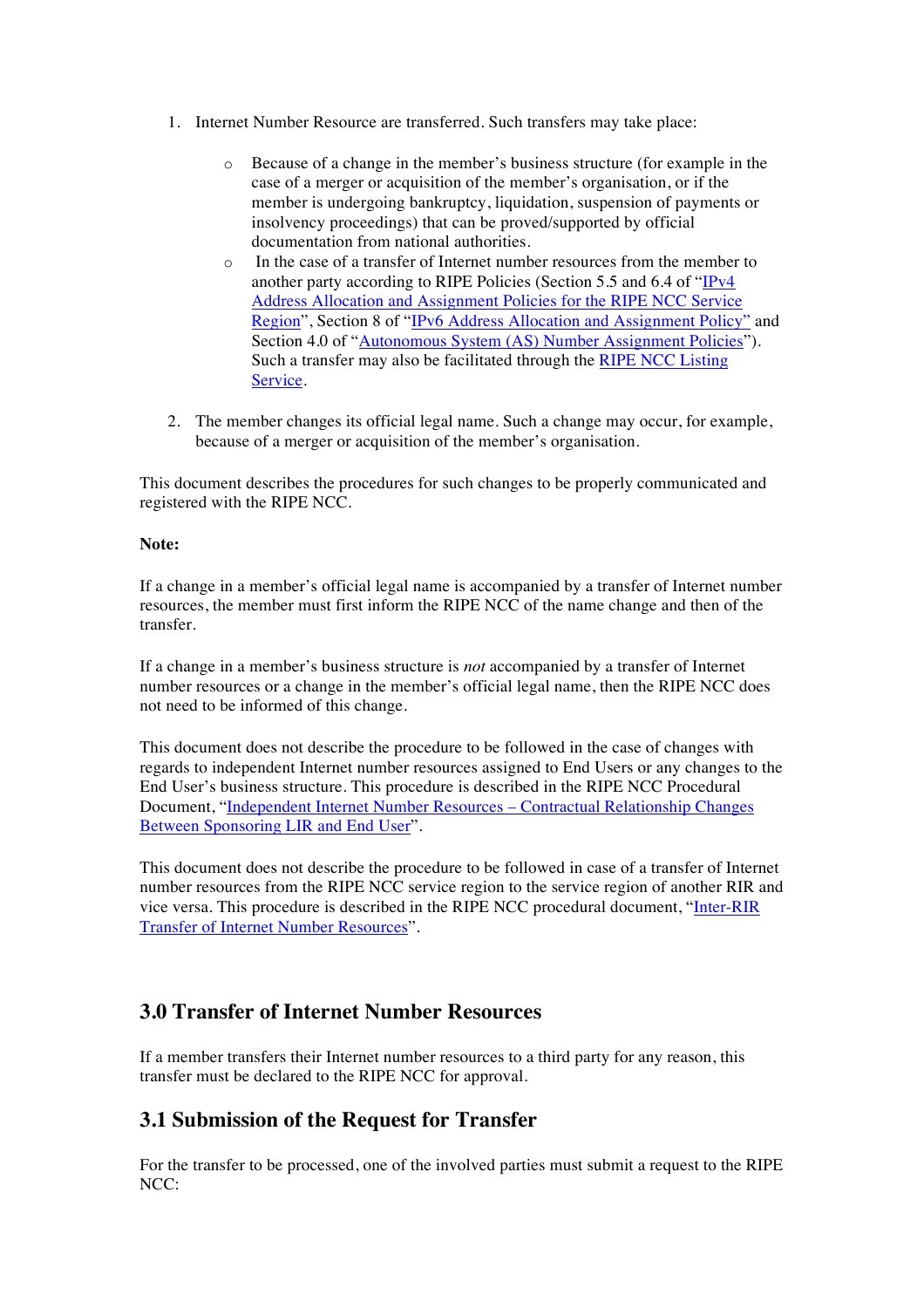- If the transfer is due to a change in the member's business structure that can be proved/supported by official documentation by national authorities (e.g., merger, acquisition, bankruptcy, liquidation), the request must be submitted via the [LIR](https://my.ripe.net/#/update-registry)  [Portal](https://my.ripe.net/#/update-registry). If the requesting party does not have access rights to the LIR portal, the request must be submitted via email to  $\text{ncc@ripe.net}$  $\text{ncc@ripe.net}$  $\text{ncc@ripe.net}$
- If this is a transfer of Internet number resource from one member to another party according to RIPE Policies (Sections 5.5 and 6.4 of "[IPv4 Address Allocation and](https://www.ripe.net/publications/docs/ipv4-policies) [Assignment Policies for the RIPE NCC Service Region](https://www.ripe.net/publications/docs/ipv4-policies)", Section 8 of ["IPv6 Address](https://www.ripe.net/publications/docs/ipv6-policy) [Allocation and Assignment Policy](https://www.ripe.net/publications/docs/ipv6-policy)" and Section 4.0 of ["Autonomous System \(AS\)](https://www.ripe.net/publications/docs/asn-assignment-policies) [Number Assignment Policies](https://www.ripe.net/publications/docs/asn-assignment-policies)"), the request must be submitted via the [LIR Portal](https://my.ripe.net/#/update-registry).

A registered contact or an authorised person (e.g., senior manager, legal successor) must send the request.

The RIPE NCC will ask for the following information:

#### **i. Information regarding the parties involved, including:**

- The full official legal names of all parties involved
- Which party will transfer the Internet number resources and which party will receive them
- Recent registration papers issued by the relevant national authorities for all involved parties

If the current official legal names of the involved members are different from those in the relevant signed RIPE NCC Standard Service Agreement, then the procedure described in [Section 4.0](#page-5-0) must be followed prior to the transfer of the Internet number resources.

The procedure described under Section 4.0 is not necessary for the transferring member if the RIPE NCC Standard Service Agreement for that member is terminated (see Sections A.1.1 and A.1.2 of the RIPE NCC Procedural Document, ["Closure of Members,](https://www.ripe.net/publications/docs/closure) Deregistration of [Internet Resources and Legacy Internet Resources](https://www.ripe.net/publications/docs/closure)".

#### **ii. A description of the reason for the transfer (for example, due to merger, acquisition, transfer of Internet number resources according to RIPE Policies)**

If the transfer is taking place due to a change in the structure of the organisation(s) involved (e.g., merger, acquisition), a description of the changes among these organisation(s) is necessary. This description must be accompanied by the official legal documents issued by the relevant national authorities proving/supporting the changes the request is based on.

If the change in the structure of the organisation(s) involved cannot be proven/supported by official documentation from national authorities describing this change (e.g., a network acquisition from one member to another), then these cases will fall within the scope of the relevant RIPE Policies (Section 5.5 and 6.4 of "

iii. A list of the Internet number resources that are requested to be transferred. If all of **the transferring member's Internet number resources registered are being transferred, a confirmation of this is requested.**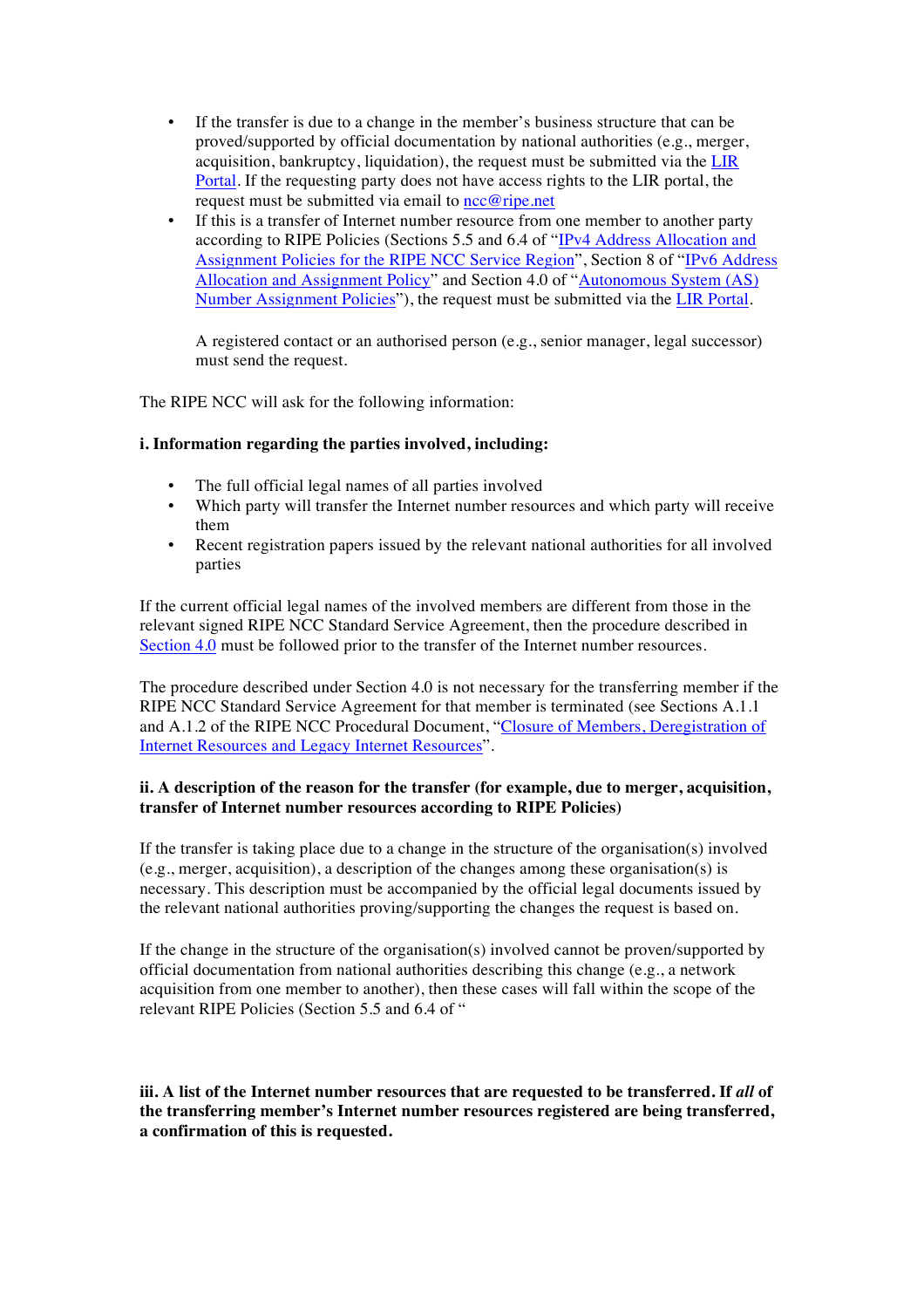The member must also indicate any End User assignment agreements that are requested to be transferred.

If a member transfers all of their Internet number resources, their RIPE NCC Standard Service Agreement may be terminated (see Section A.1.1. of the RIPE NCC Procedural Document, ["Closure of Members, Deregistration of Internet Resources and Legacy Internet](https://www.ripe.net/publications/docs/closure) [Resources](https://www.ripe.net/publications/docs/closure)").

#### **iv. The correct contact details of all parties involved**

The RIPE NCC may ask the parties involved to confirm the correctness of their contact details or to update them. The contact details include the billing contact details and the VAT number details.

### **v. Transfer Agreement signed by both parties or by their legal successors**

The RIPE NCC provides the template of the Transfer Agreement that either party may submit to the RIPE NCC.

The Transfer Agreement must be signed by authorised persons for both parties. For the transferring party, it is required that the Transfer Agreement is signed by an authorised representative having the general capacity to act on behalf of this party. The RIPE NCC reserves the right to request official documentation proving that the person signing on behalf of either party is authorized to do so.

The RIPE NCC may ask the other party/parties to confirm their agreement to the transfer. The confirmation must be authorised (signed or sent) by a contact person or authorised person (e.g., senior manager, legal successor).

If the transferring party no longer exists by the time the RIPE NCC is being informed, the receiving party must send:

- An official document (issued by a national authority) confirming the closure of the transferring party
- A copy of an older signed agreement between the relevant parties mentioning the transfer of the Internet number resources. If such an agreement is not available, the RIPE NCC may accept a confirmation of the transfer to the RIPE NCC signed by an authorised person (e.g., senior manager, legal successor) of the receiving party. The RIPE NCC reserves the right to reverse the transfer should another party object and provide an agreement that proves that the Internet number resource should have been transferred to them.

### **vi. An overview of the utilisation of all allocations and of the status of all independent Internet number resource assignments**

The RIPE NCC may ask for an overview of the utilisation of all Internet number resources registered to the member and of all End User assignment agreements signed by the member.

# <span id="page-3-0"></span>**3.2 If the Receiving Party is not a Member**

Members may wish to transfer their Internet number resource to another member or to a third party that is not a member.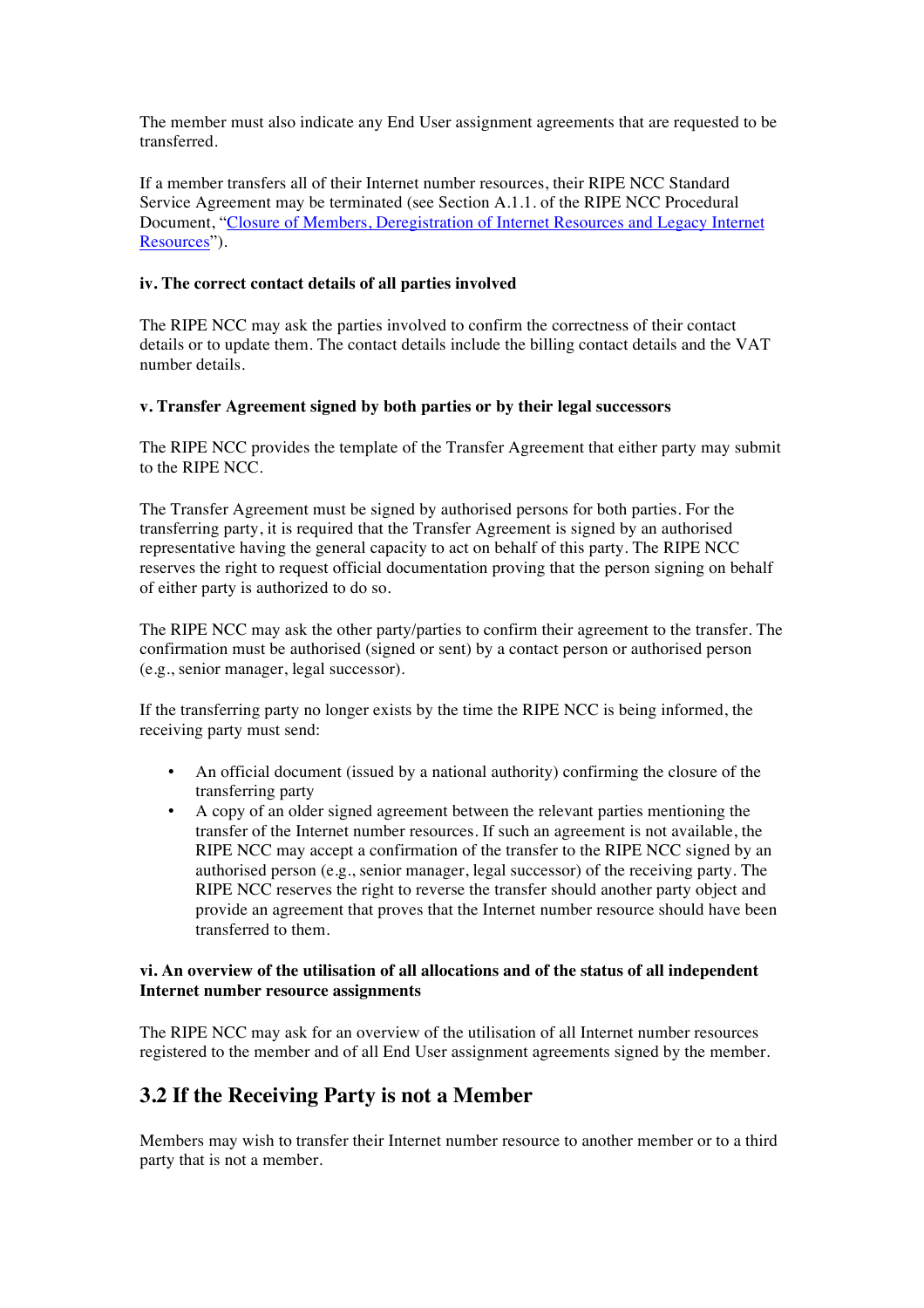If the Internet number resources are transferred to a non-member, the receiving party must apply to be a member by signing a RIPE NCC Standard Service Agreement before the transfer takes place [\(more information on how to become a member is available](https://www.ripe.net/become-a-member)). If the receiving party refuses to do the above, the RIPE NCC will not transfer the Internet number resources to them.

If the Internet number resources to be transferred are Provider Independent (PI) addresses, the receiving party may either apply to become a member by signing the RIPE NCC Standard Service Agreement, or can enter into a contractual relationship with a sponsoring LIR. For more information, please see the notes on [Requesting Independent Resources](https://www.ripe.net/participate/resource-management/independent-resources).

The request for the transfer can be submitted as described above (Section 3.1).

## <span id="page-4-0"></span>**3.3 Financial Consequences**

All outstanding invoices and all outstanding financial obligations must be paid in full. If the RIPE NCC Standard Service Agreement is terminated in the course of the RIPE NCC financial year, the service fee for this member must be paid for the full year. This payment is the responsibility of the receiving member. If the receiving party is not a member, then payment is the responsibility of the transferring member.

If the receiving party decides to sign the RIPE NCC Standard Service Agreement, then a signup fee must be paid (see [RIPE NCC Charging Scheme\)](https://www.ripe.net/publications/docs/charging).

### <span id="page-4-1"></span>**3.4 Internet Number Resource Registration and RIPE Database Issues**

#### **The RIPE NCC will review the status of any IP address allocation or independent Internet number resource assignment maintained by the party involved, in compliance with the RIPE Policies current at the time of the transfer.**

The receiving member must deregister from the RIPE Database any invalid or overlapping registrations.

The RIPE NCC will update the registry, including all RIPE Database objects maintained by the RIPE NCC that are related to this transfer. The transferring member must update all RIPE Database objects maintained by them that are related to this transfer.

### <span id="page-4-2"></span>**3.5 Transfers between LIR accounts belonging to the same member**

Transfers of Internet number resources between LIR accounts belonging to the same member fall within the scope of the relevant RIPE Policies (Section 5.5 and 6.4 of ["IPv4 Address](https://www.ripe.net/publications/docs/ipv4-policies) [Allocation and Assignment Policies for the RIPE NCC Service Region"](https://www.ripe.net/publications/docs/ipv4-policies), Section 8 of ["IPv6](https://www.ripe.net/publications/docs/ipv6-policy)  [Address Allocation and Assignment Policy](https://www.ripe.net/publications/docs/ipv6-policy)" and Section 4.0 of ["Autonomous System \(AS\)](https://www.ripe.net/publications/docs/asn-assignment-policies) [Number Assignment Policies](https://www.ripe.net/publications/docs/asn-assignment-policies)") and will be evaluated in accordance with them.

The procedure described above in Section 3.1 is applicable except from paragraphs 3.1.ii and 3.1.v.